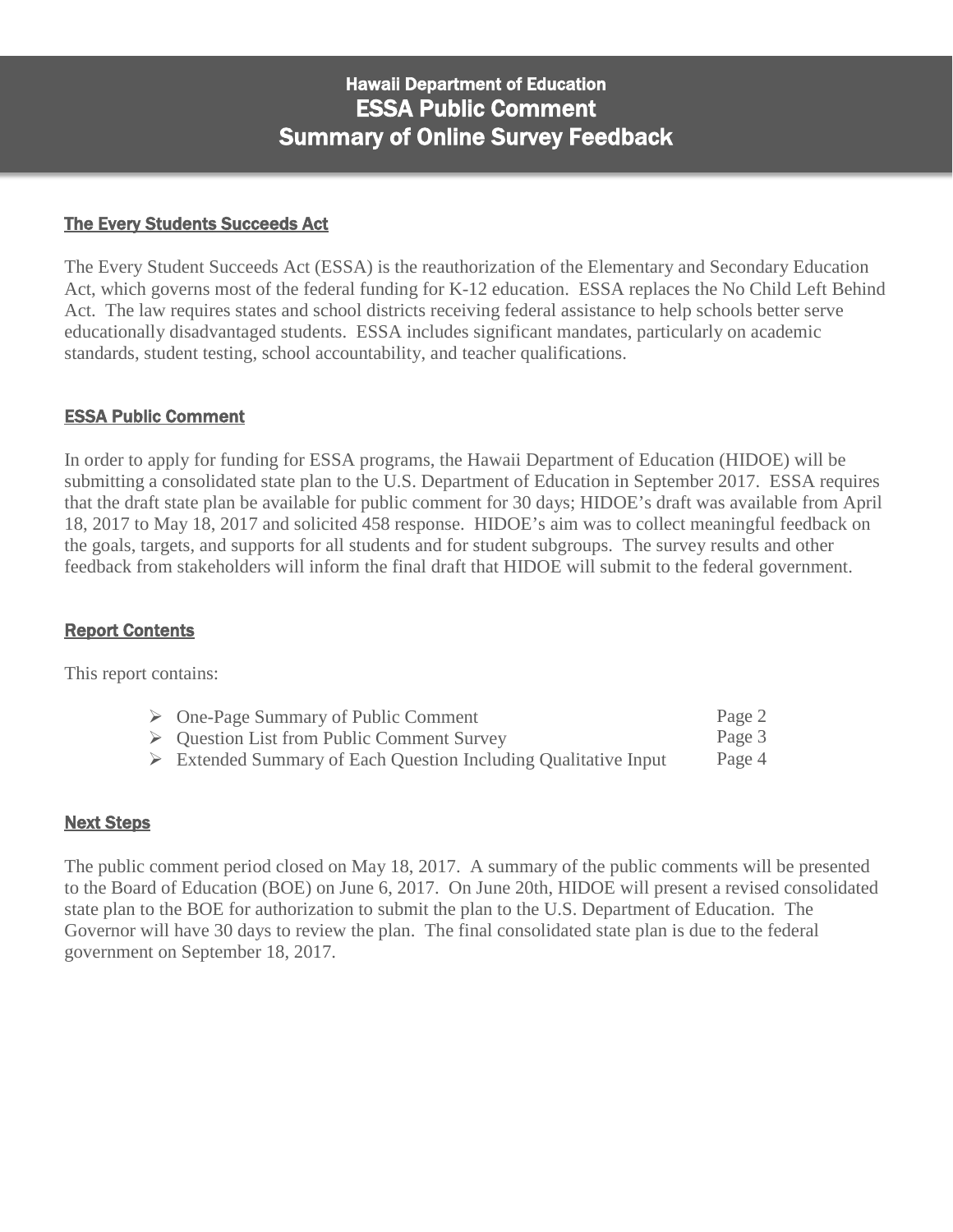The public comment period opened for the ESSA Consolidated State Plan on April 18, 2017 and closed on May 18, 2017. After revisions are made, the final plan will be proposed to the Board of Education on June 20, 2017.

## Of the 458 respondents, 54% were teachers.



- Respondents were asked to answer 17 questions through an online survey.
- The questions focused on topics that have generated a great deal of discussion, including:
	- Subgroups
	- Long-Term Goals
	- Identifying Schools for Supports
	- Indicators and Measures
	- Teacher Certification and Recruitment
	- English Language Learners
	- Use of Federal Funding

### Areas of Agreement Areas of Disagreement

#### Ethnic Subgroups

**76%** of respondents agree that the major racial/ethnic subgroups identified by HIDOE are appropriate for monitoring performance.

### Median Student Growth Percentile (MGP)

**64%** agree that growth as a measure is valuable for elementary and middle schools.

### Timeline for Identification of Schools

**76%** agree that schools should be identified for comprehensive and targeted support and improvement every 3 years.

### Teacher Certification Options

**78%** believe that the teacher certification routes are sufficient for the needs of our state. **Proposed N-size of 20** 

### Timeline for Achieving English Language Proficiency

**59%** believe that 5 years is an appropriate timeframe for English Learners to achieve English language proficiency.

### Chronic Absenteeism

**54%** disagreed with the proposal of using chronic absenteeism as the "State-Selected Measure of School Quality or Student Success."

### Long-Term Goals

**57%** believed that our proposed long-term goals for *ALL students* were too ambitious.

**79%** believed that our proposed long-term goals for the *student subgroups* were too ambitious.

A slim majority of respondents (**52%**) disagreed with the proposed n-size of 20. However, there is a divide among this majority on whether the appropriate n-size should be higher or lower than 20.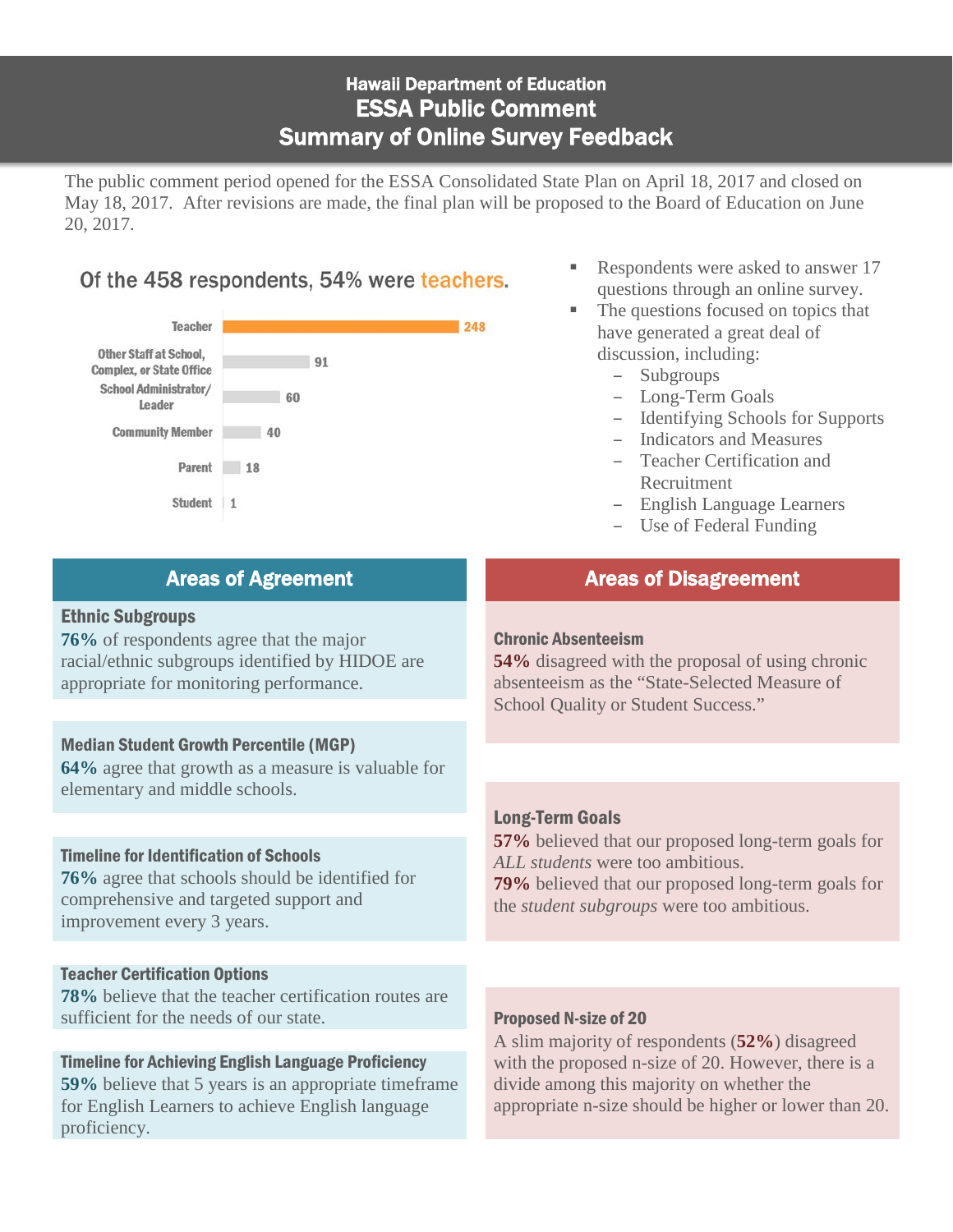### Survey Questions

- 1. What is your primary role in education?
- 2. If you are a public school system employee, please select one.
- 3. Are the subgroups that HIDOE proposes to include as the major racial and ethnic student subgroups appropriate subgroups for monitoring performance?
- 4. As a minimum n-size for accountability and reporting, Hawaii proposes a minimum number of 20 students. Thus, a subgroup of students would be included in the school accountability system as a subgroup if it has at least 20 students. For example, if the English learner subgroup in a school has 15 students and the children with disabilities subgroup has 22 students, the English learner subgroup would not be included in the school accountability system and the children with disabilities subgroup would be included. Is 20 the appropriate minimum number of students in a subgroup to include that subgroup in the school accountability system?
- 5. Are the proposed goals (long-term goal and interim) ambitious and attainable for our schools?
- 6. Do you have a suggestion for an alternative method for determining long-term goals for all students and/or for student subgroups?
- 7. Is growth, as measured by the median growth percentile (MGP), an appropriate measure for the "Indicator of Student Growth or Other Academic Indicator: Academic Progress" for elementary and middle schools?
- 8. Is the percentage of students who are chronically absent an appropriate measure for the "State-Selected Measure of School Quality or Student Success"?
- 9. Is three years the appropriate amount of time for schools with struggling students to improve their school performance to no longer meet the identification requirements (three years is the maximum amount of time ESSA allows)?
- 10. If an identified school continues to struggle without making measurable improvement after three years, what types of rigorous interventions would better support student achievement?
- 11. Are the available routes to teacher certification sufficient to meet the needs of our state?
- 12. What strategies would you recommend for increasing recruitment of teachers at geographically-remote or rural schools?
- 13. What strategies would you recommend for increasing recruitment of teachers at schools with the most struggling students (schools identified for comprehensive or targets supports and improvement)?
- 14. In consultation with the World-class Instructional and Design Assessment (WIDA) Consortium Research Department, Hawaii has proposed to use a timeframe of up to five years - dependent on the level in which the student enters the language instruction education program - with our English learners generally advancing one proficiency level each year as determined by the English language assessment composite scale score. Do you agree that this timeframe is appropriate for English learners to achieve English language proficiency?
- 15. How would you prioritize the use of federal funds for these state-level efforts and activities?
- 16. Please explain your ranking above, as appropriate.
- 17. Do you have additional feedback on any other portion of the drafted plan? Please provide specific references to the sections of the plan, as appropriate.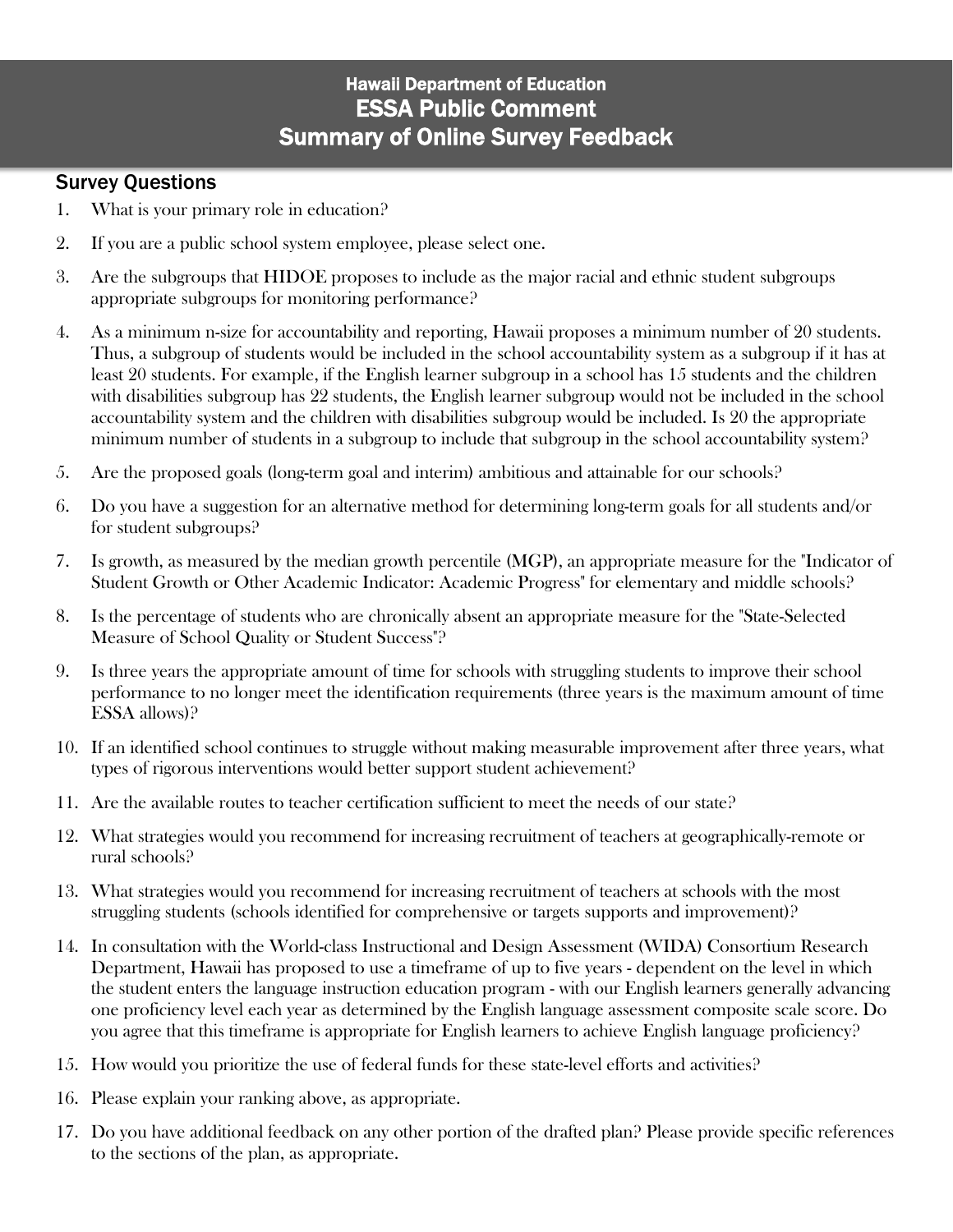### Survey Responses

Question 1 What is your primary role in education?

# Of the 458 respondents, 54% were teachers.



Question 2 If you are a public school system employee, please select one.

# Most respondents work at DOE schools.

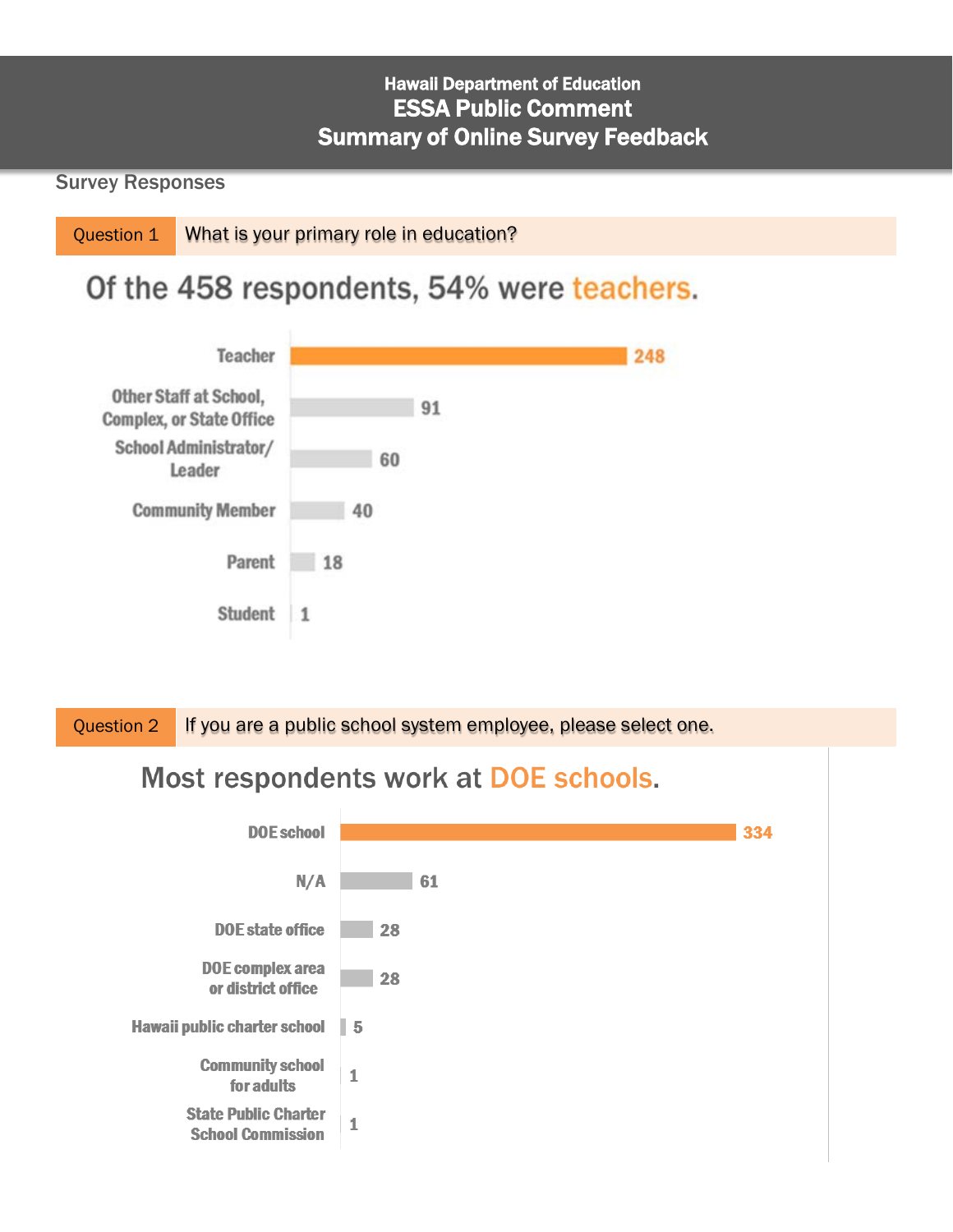

Question 3 Are the subgroups that HIDOE proposes to include as the major racial and<br>Question 3 ethnic student subgroups appropriate subgroups for monitoring performance?

# Proposed subgroups are appropriate.

| <b>Strongly Disagree</b> |    | <b>Somewhat Disagree</b> | <b>Somewhat Agree</b> | ■ Strongly Agree |
|--------------------------|----|--------------------------|-----------------------|------------------|
| 35                       | 35 | <b>126</b>               |                       | <b>100</b>       |

# Prevailing themes from the 75 respondents who commented include:

| Respondents proposed further disaggregation of the Pacific<br>Islander student subgroup.                                                                                              | 21 References                                                                                                                                                                         |
|---------------------------------------------------------------------------------------------------------------------------------------------------------------------------------------|---------------------------------------------------------------------------------------------------------------------------------------------------------------------------------------|
| "I hope they also choose to address<br>Micronesians separately from Pacific<br>Islander because they are a large group with<br>diverse needs separate from other Pacific<br>Islands." | "Pacific Islander group is too vague even<br>with Native Hawaiian taken out."                                                                                                         |
| Respondents requested a category of "Other" for students<br>with mixed races.                                                                                                         | 10 References                                                                                                                                                                         |
| "Most students now are mixed. Will mixed be<br>an option or will students be able to select<br>more than one?"                                                                        | "We have many mixed people, and I wonder<br>if it is appropriate to somehow identify<br>oneself as mixed. It is often difficult to<br>identify with just one racial or ethnic group." |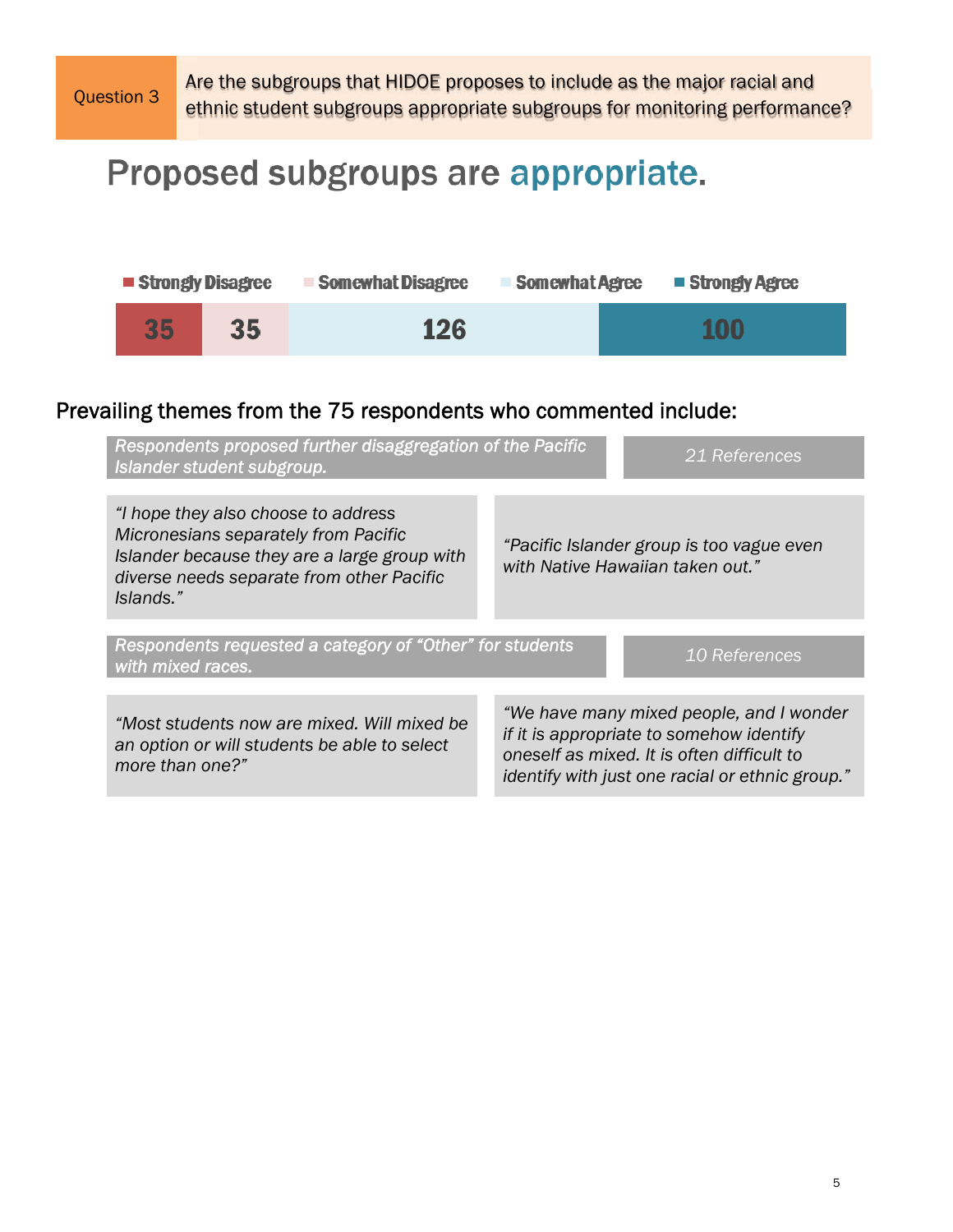Question 4 1s 20 the appropriate minimum number of students in a subgroup to include that subgroup in the school accountability system?

n-size should be 20.



# Prevailing themes from the 104 respondents who commented include:

| Some respondents indicated a preference for a lower n-size.                                                                                                                                                                                                                                                                                                                                      |            | 50 References                                                                                                                                                                     |
|--------------------------------------------------------------------------------------------------------------------------------------------------------------------------------------------------------------------------------------------------------------------------------------------------------------------------------------------------------------------------------------------------|------------|-----------------------------------------------------------------------------------------------------------------------------------------------------------------------------------|
| "Reduce the "n" size for reporting from the<br>"n" size of 20 outlined in the ESSA State<br>Plan to an "n" size of 10 in order to ensure<br>that schools are held accountable for the<br>academic improvement of high needs<br>subgroups. There are national studies<br>recommending 10 or lower as a minimum<br>subgroup size. Higher numbers undermine<br>disability subgroup accountability." | counted."  | "Several small schools (both charter and<br>DOE) have populations of subgroups well<br>below 20. That high of a number risks large<br>swaths of subgroup students not being       |
| Other respondents felt a higher n-size was more appropriate.                                                                                                                                                                                                                                                                                                                                     |            | 20 References                                                                                                                                                                     |
| "For schools with a higher school population,<br>20 seems like a very small number of<br>students."                                                                                                                                                                                                                                                                                              | research." | "30 is the quantifiable number for effective                                                                                                                                      |
| Others felt that a percentage of the schools population was<br>appropriate for n-size.                                                                                                                                                                                                                                                                                                           |            | 20 References                                                                                                                                                                     |
| "Perhaps to be fair, it should be a<br>percentage of the school population rather<br>than a number."                                                                                                                                                                                                                                                                                             |            | "I think the number shouldn't be a number,<br>it should be a percentage of the school's<br>population. This makes it more equitable for<br>schools with large/small populations." |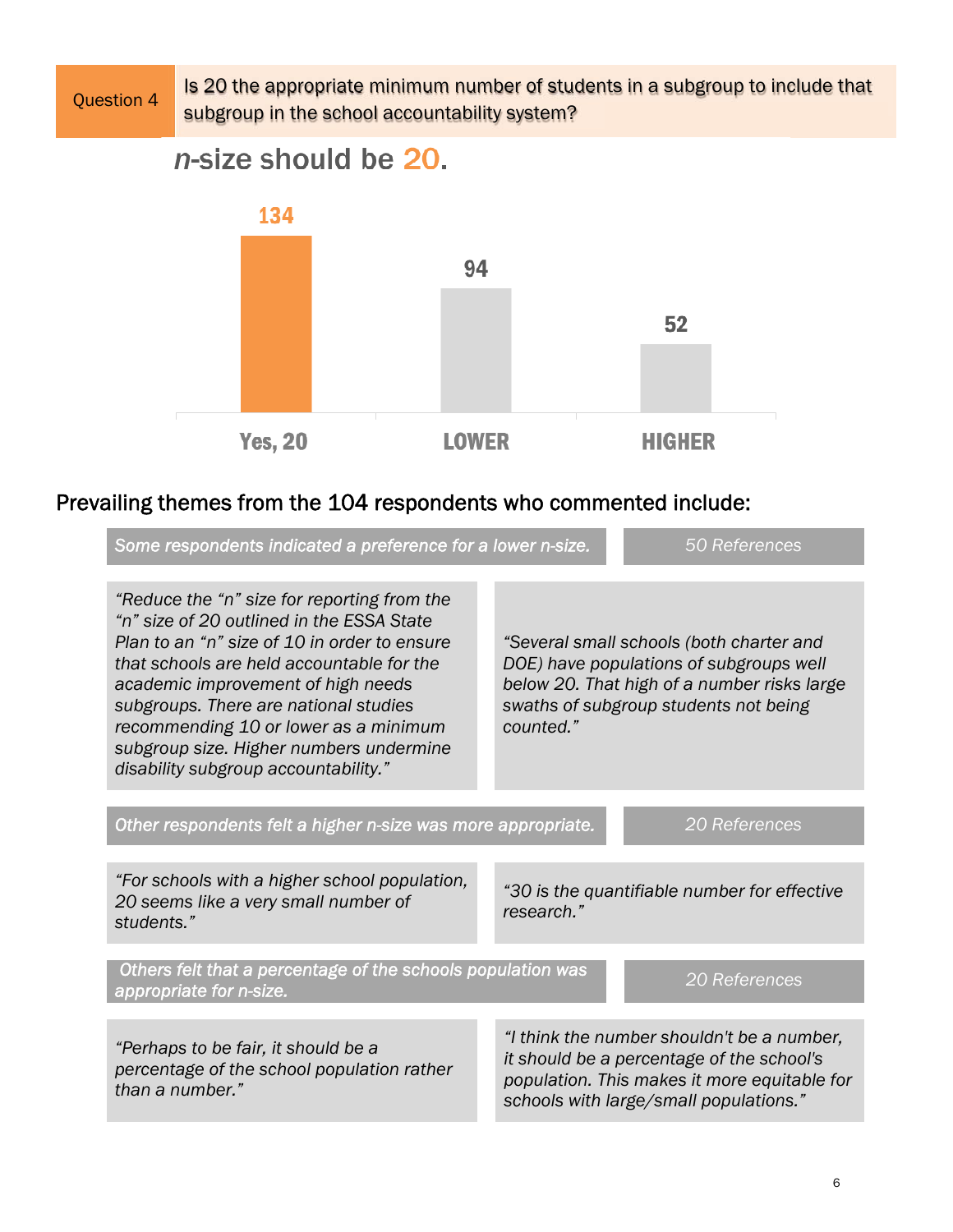# Respondents think proposed goals are too ambitious.

Not ambitious enough  $\blacksquare$  Slightly ambitious  $\blacksquare$  Appropriate  $\blacksquare$  Slightly too ambitious  $\blacksquare$  Far too ambitious



Question 6 Do you have a suggestion for an alternative method for determining long-term goals for all students and/or for student subgroups?

### Prevailing themes from the 162 respondents who commented include:

| Respondents felt the goals set forth in the ESSA plan were<br>unrealistic.                                                                                                                                                                                                                    |  | 54 References                                                                                                                                                            |
|-----------------------------------------------------------------------------------------------------------------------------------------------------------------------------------------------------------------------------------------------------------------------------------------------|--|--------------------------------------------------------------------------------------------------------------------------------------------------------------------------|
| "Using the DOE's own historical trend data,<br>the department should determine more<br>realistic targets relative to available<br>resources. Raising achievement<br>benchmarks without also increasing<br>resources and student supports places an<br>unfair burden on schools and teachers." |  | "Relook at our educational system and how<br>it is underfunded. We cannot set ambitious<br>goals without providing adequate funding to<br>support schools and students." |
| Respondents also commented on the example of an<br>alternative method as an acceptable option for determining<br>long-term goals.                                                                                                                                                             |  | 31 References                                                                                                                                                            |
| "I like the alternative method. You MUST<br>take the baseline into consideration,<br>otherwise this is poor measurement practice<br>(think NCLB) to assume you can set the<br>same bar regardless of baseline."                                                                               |  | "The alternate goals seem a lot easier to get<br>to and seem more fair for the subgroups."                                                                               |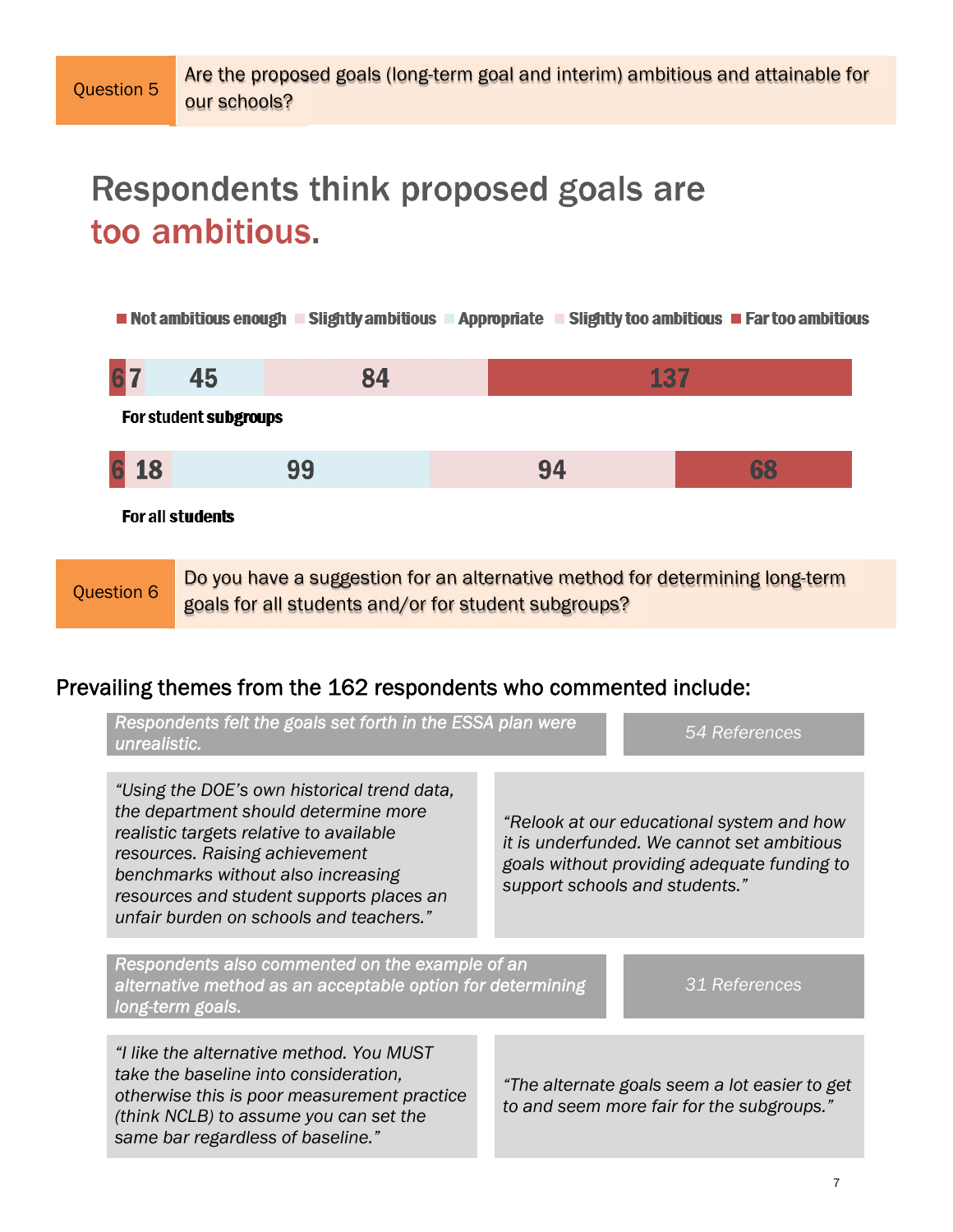Question 7

Is growth, as measured by the median growth percentile (MGP), an appropriate measure for the "Indicator of Student Growth or Other Academic Indicator: Academic Progress" for elementary and middle schools?

# Most respondents agree that growth is an appropriate measure.



## Prevailing themes from the 73 respondents who commented include:

| Respondents commented on assessment options as<br>indicators for academic progress, with a preference for the<br><b>30 References</b><br>inclusion of authentic assessments. |                                                                                                                                                                      |  |
|------------------------------------------------------------------------------------------------------------------------------------------------------------------------------|----------------------------------------------------------------------------------------------------------------------------------------------------------------------|--|
| "Teachers have repeatedly asked for<br>authentic assessment for our students.<br>These include project-based learning and<br>student portfolios."                            | "Measurement should be by a portfolio of all<br>accomplishments."                                                                                                    |  |
| Other respondents included comments on growth as a<br>19 References<br>measure overall.                                                                                      |                                                                                                                                                                      |  |
| "Growth should be personalized to the<br>school and subgroups, using the current<br>data points used by the schools."                                                        | "I like a growth measure, it just puts<br>pressure on teachers in particular grade<br>levels when it really needs to be a<br>schoolwide effort. Perception matters." |  |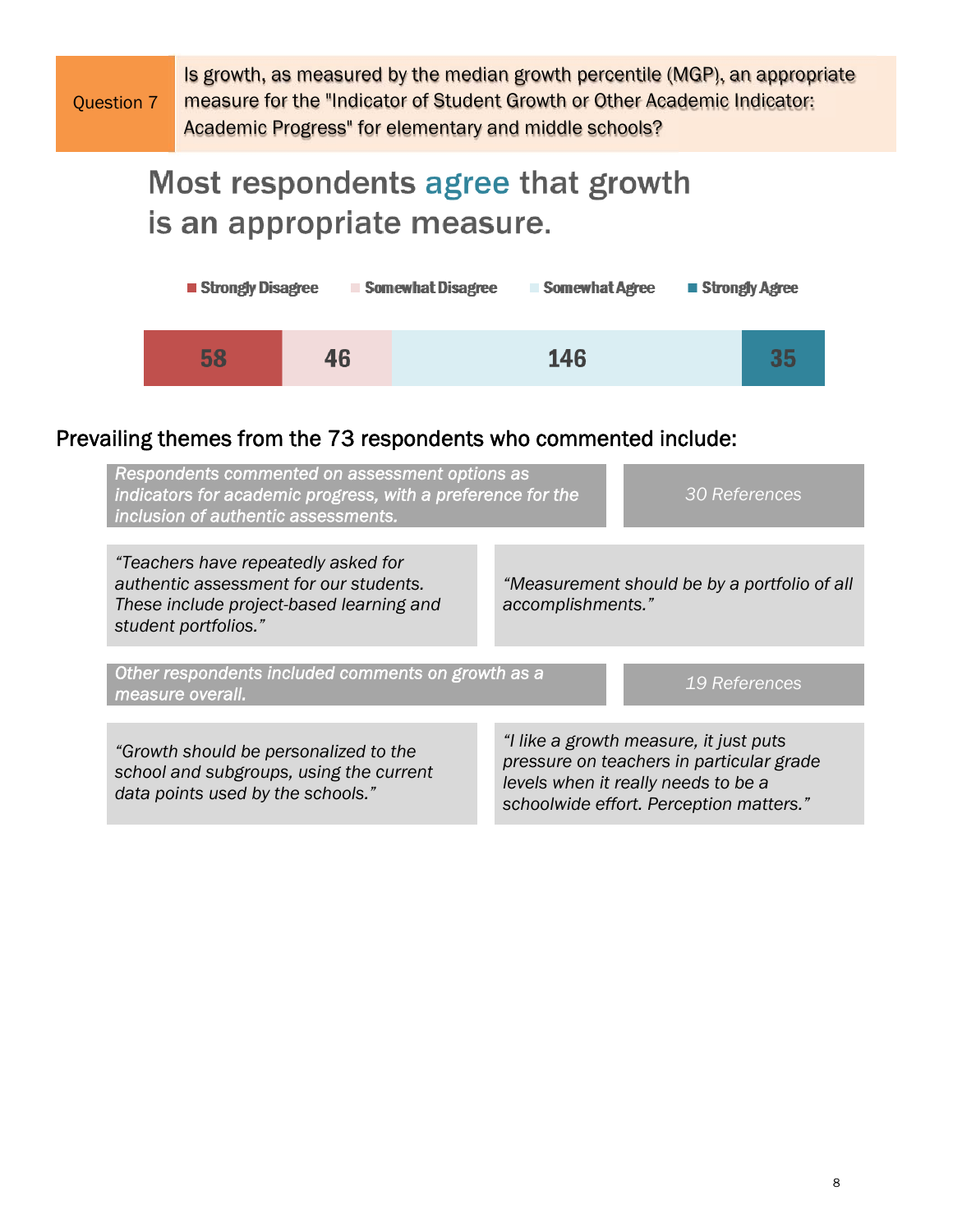# Most respondents disagree that chronic absenteeism is an appropriate measure.



# Prevailing themes from the 105 respondents who commented include:

| Respondents indicated that families had a large role in<br>student chronic absenteeism.                                                                                                                                                                                                                                | 36 References                                                                                                                                                                                                                         |  |  |
|------------------------------------------------------------------------------------------------------------------------------------------------------------------------------------------------------------------------------------------------------------------------------------------------------------------------|---------------------------------------------------------------------------------------------------------------------------------------------------------------------------------------------------------------------------------------|--|--|
| "I don't know an alternative, but attendance<br>is completely up to the parents and families.<br>There is only so much the school can do to<br>improve absenteeism."                                                                                                                                                   | "There has to be a program or services that<br>places some ownership/responsibility on<br>the parents. Everything in place for a<br>student in school means absolutely nothing<br>if there isn't an accountable plan for<br>parents." |  |  |
| Other respondents felt that more state-level support is<br>14 References<br>needed to help address chronic absenteeism.                                                                                                                                                                                                |                                                                                                                                                                                                                                       |  |  |
| "The state may need to provide more<br>support to families and determine reasons<br>for chronic absence. We need to solve<br>underlying reasons before we can demand<br>student attendance. Homelessness and<br>other socioeconomic issues that impact<br>attendance can't easily be fixed by<br>attendance mandates." | "Need funding to support reduction of<br>chronic absenteeism. Dedicated counselors<br>to fighting this issue? More PD for<br>counselors and teachers on successful<br>strategies for reducing chronic<br>absenteeism."                |  |  |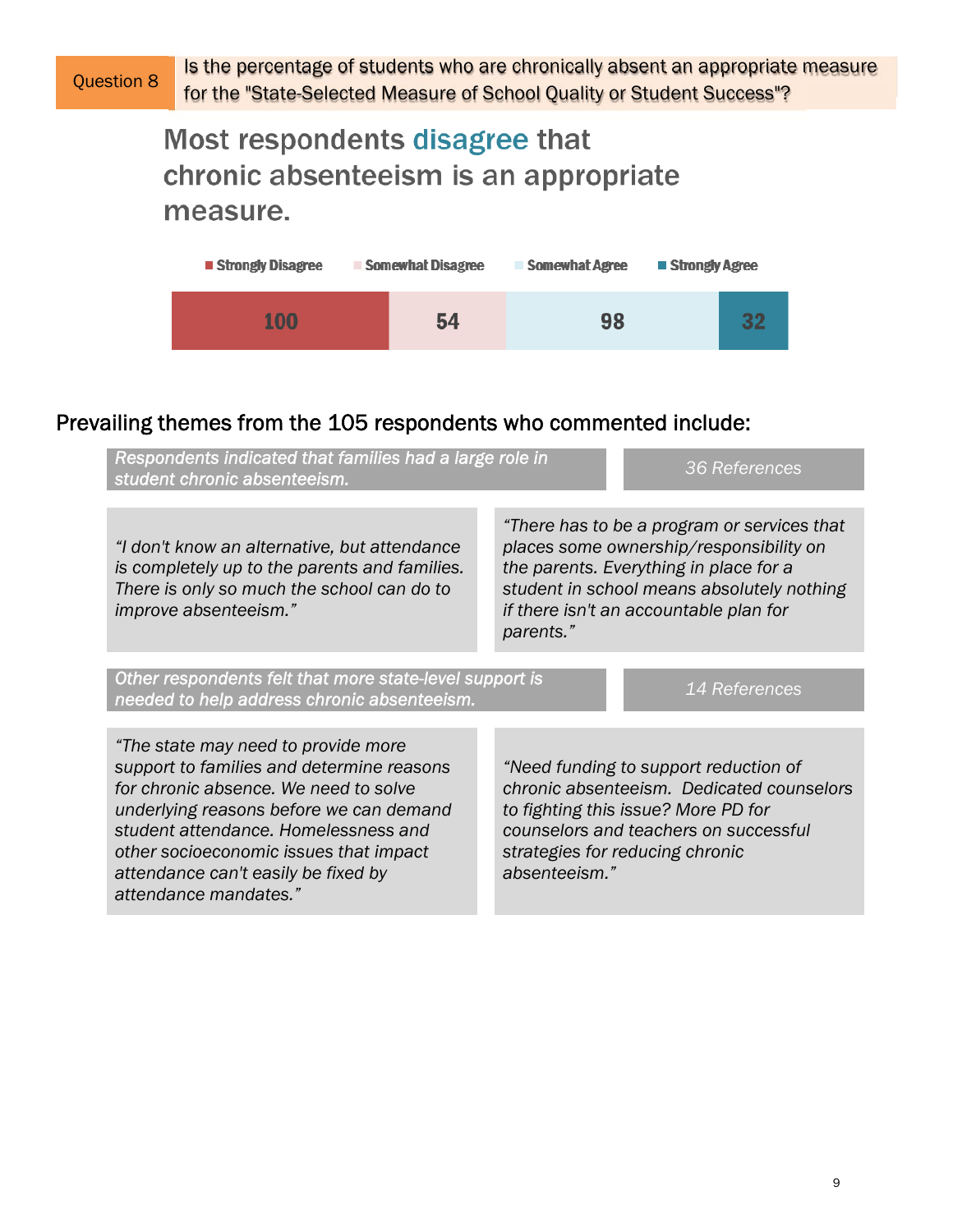|            | Is three years the appropriate amount of time for schools with struggling students |
|------------|------------------------------------------------------------------------------------|
| Ouestion 9 | to improve their school performance to no longer meet the identification           |
|            | requirements?                                                                      |

# Schools should have 3 years to meet identification requirements.



Question 10 If an identified school continues to struggle without making measurable improvement after three years, what types of rigorous interventions would better support student achievement?

## Prevailing themes from the 187 respondents who commented include:

| Respondents pointed at leadership as a rigorous<br>intervention.                                                                                                                                                                                                                                                                                                                                                                                                                          | 48 References                                                                                                                                                                                                                                                                  |
|-------------------------------------------------------------------------------------------------------------------------------------------------------------------------------------------------------------------------------------------------------------------------------------------------------------------------------------------------------------------------------------------------------------------------------------------------------------------------------------------|--------------------------------------------------------------------------------------------------------------------------------------------------------------------------------------------------------------------------------------------------------------------------------|
| "Evaluation of school systems which include but are<br>not limited to administrative effectiveness and<br>ability to help teachers and staff deal with issues.<br>This evaluation should include all administrative<br>positions from the principal, CAS, and above and<br>should include evaluations of those positions by<br>teachers and other faculty who work at the school."                                                                                                        | "Allow the CAS [Complex Area<br>Superintendent] and complex<br>support staff identify where the<br>shortfalls occur and what can be<br>done to make improvements. I feel<br>a lot depends on the leader(s) of the<br>school to set the pace as to the<br>direction is headed." |
| Respondents also identified the role community<br>plays in assisting struggling schools.                                                                                                                                                                                                                                                                                                                                                                                                  | 46 References                                                                                                                                                                                                                                                                  |
| "The described interventions are rigorous in and of<br>themselves. However, there is immense potential to<br>be intentional in integration of community expertise,<br>resources, and supports to strengthen rigorous<br>interventions that are grounded in place and more<br>likely to be implemented with fidelity. Integrating<br>community resources and expertise into turnaround<br>efforts also provides an opportunity to better<br>allocate resources and minimize redundancies." | "The rigorous intervention should be<br>about the school (teacher quality,<br>principal quality, curricular<br>resources, high expectations and<br>rigor), but there also has to be a<br>coming together with the<br>community."                                               |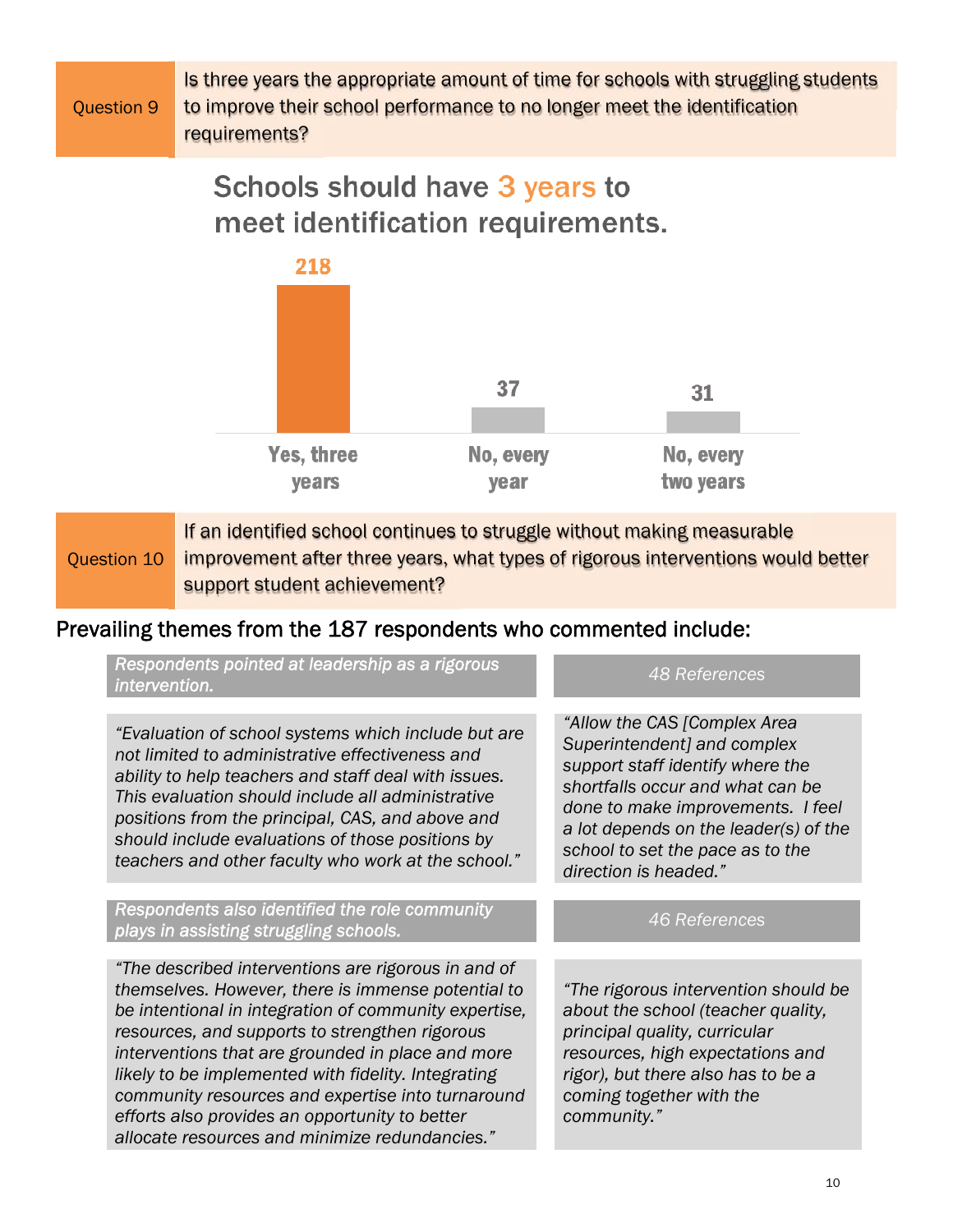Are the available routes to teacher certification sufficient to meet the needs of our state?

# Most respondents agree that routes to teacher certification are sufficient.



Question 12 What strategies would you recommend for increasing recruitment of teachers at geographically-remote or rural schools?

# Prevailing themes from the 225 respondents who commented include:

| The majority of respondents proposed a variety of benefits<br>152 References<br>and incentives, with monetary benefits as the primary focus.                                                                                                                                                                                               |                                                                                                                                                                         |  |  |
|--------------------------------------------------------------------------------------------------------------------------------------------------------------------------------------------------------------------------------------------------------------------------------------------------------------------------------------------|-------------------------------------------------------------------------------------------------------------------------------------------------------------------------|--|--|
| "Partially/Fully funded housing for teachers                                                                                                                                                                                                                                                                                               | "Offer higher, more competitive salaries."                                                                                                                              |  |  |
| willing to move to geographically isolated<br>areas."                                                                                                                                                                                                                                                                                      | "Differentiated pay to attract teachers to<br>hard to fill schools."                                                                                                    |  |  |
| "Incentivize enrollment in teacher education<br>programs through scholarships and student<br>loan forgiveness for teachers willing to work<br>in remote areas."                                                                                                                                                                            | "Offer traveling expense such as gas<br>allowance if traveling distance is more than<br>10 miles from residence to school."                                             |  |  |
| Many respondents proposed ways to improve the teacher<br>pipeline, including the use of local talent to fill vacancies,<br><b>68 References</b><br>ensuring awareness of the culture in the communities<br>("Grow Your Own" - 28<br>teachers will serve, and easing the process to attain or<br>References)<br>transfer teaching licenses. |                                                                                                                                                                         |  |  |
| "Make education enticing to kids at an early<br>stage to encourage them to come back<br>years later to their communities to teach."                                                                                                                                                                                                        | "Hire locally first. Groom potential teachers<br>from students of remote or rural areas. (Get<br>creative!)"                                                            |  |  |
|                                                                                                                                                                                                                                                                                                                                            |                                                                                                                                                                         |  |  |
| "Allow teachers who come from out of state<br>with teaching degrees in their state to<br>transfer easily and efficiently with the status<br>and credibility that they bring."                                                                                                                                                              | "Also, more support from the school for the<br>first year, helping the teacher learn about<br>the community and culture, different<br>strategies that work well there." |  |  |
|                                                                                                                                                                                                                                                                                                                                            |                                                                                                                                                                         |  |  |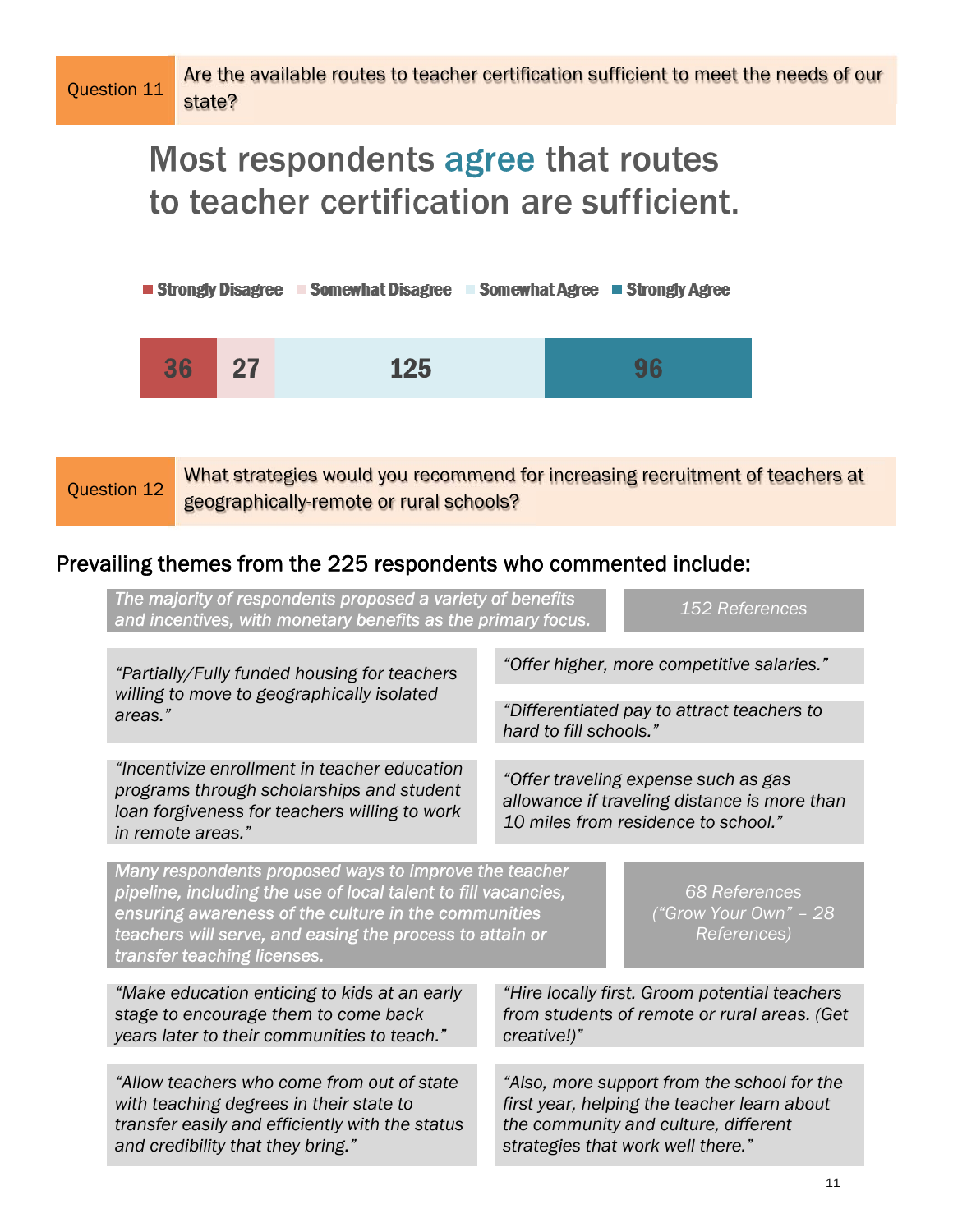|                                                                                                                                                                                                                                                                                                                                                                                                                                                    |                                                                                                                                                                                                                                 | "Class size should be limited."                                                                                                                                                                                                                                                                                                                                                                                 | "Reduce class size."                                                                          |                                                                                                                                                                                                                  |  |  |
|----------------------------------------------------------------------------------------------------------------------------------------------------------------------------------------------------------------------------------------------------------------------------------------------------------------------------------------------------------------------------------------------------------------------------------------------------|---------------------------------------------------------------------------------------------------------------------------------------------------------------------------------------------------------------------------------|-----------------------------------------------------------------------------------------------------------------------------------------------------------------------------------------------------------------------------------------------------------------------------------------------------------------------------------------------------------------------------------------------------------------|-----------------------------------------------------------------------------------------------|------------------------------------------------------------------------------------------------------------------------------------------------------------------------------------------------------------------|--|--|
|                                                                                                                                                                                                                                                                                                                                                                                                                                                    | Other respondents advocated for professional development<br>and quality mentoring supports to recruit and retain<br>teachers in these areas.                                                                                    |                                                                                                                                                                                                                                                                                                                                                                                                                 |                                                                                               | 20 References                                                                                                                                                                                                    |  |  |
|                                                                                                                                                                                                                                                                                                                                                                                                                                                    |                                                                                                                                                                                                                                 | "Irrespective of upfront qualifications, teachers must be<br>equipped to meet the administrative demands set forth.<br>Ongoing, free training should be provided to all teachers<br>if the professional development courses are in line with<br>the teacher's area(s) of specialty or will enhance teacher<br>capabilities to meet Common Core, Next Generation<br>Science Standards, and STEM certifications." |                                                                                               | "Effective on site mentoring.<br>Need people on campus daily<br>to specifically target new<br>teachers. Right now this<br>responsibility is placed on<br>people as an added role rather<br>than a primary role." |  |  |
|                                                                                                                                                                                                                                                                                                                                                                                                                                                    | What strategies would you recommend for increasing recruitment of teachers at<br>schools with the most struggling students (schools identified for comprehensive or<br><b>Question 13</b><br>targets supports and improvement)? |                                                                                                                                                                                                                                                                                                                                                                                                                 |                                                                                               |                                                                                                                                                                                                                  |  |  |
|                                                                                                                                                                                                                                                                                                                                                                                                                                                    | Prevailing themes from the 224 respondents who commented include:                                                                                                                                                               |                                                                                                                                                                                                                                                                                                                                                                                                                 |                                                                                               |                                                                                                                                                                                                                  |  |  |
|                                                                                                                                                                                                                                                                                                                                                                                                                                                    | The majority of respondents proposed a variety of benefits<br>and incentives, with monetary benefits as the primary focus.                                                                                                      |                                                                                                                                                                                                                                                                                                                                                                                                                 |                                                                                               | 146 References                                                                                                                                                                                                   |  |  |
| "Increase teacher salaries, lower class size,<br>establish wraparound services for teachers<br>and students, provide teacher housing, and<br>incentivize enrollment in teacher education<br>programs through scholarships and student<br>loan forgiveness for teachers willing to work<br>in struggling schools."<br>"Incentives to attract the most qualified<br>teachers (have your best teachers teaching<br>the students with the most need)." |                                                                                                                                                                                                                                 | student gains."                                                                                                                                                                                                                                                                                                                                                                                                 | "Offering stipends and bonuses for teachers<br>who work at difficult to fill schools based on |                                                                                                                                                                                                                  |  |  |
|                                                                                                                                                                                                                                                                                                                                                                                                                                                    |                                                                                                                                                                                                                                 | and effective."                                                                                                                                                                                                                                                                                                                                                                                                 | "Salary increase but they need to be trained                                                  |                                                                                                                                                                                                                  |  |  |
|                                                                                                                                                                                                                                                                                                                                                                                                                                                    |                                                                                                                                                                                                                                 | academically."                                                                                                                                                                                                                                                                                                                                                                                                  | "More funding and time allotted for teachers<br>who teach students who are struggling         |                                                                                                                                                                                                                  |  |  |
|                                                                                                                                                                                                                                                                                                                                                                                                                                                    |                                                                                                                                                                                                                                 | Many respondents advocated for lowering class size.                                                                                                                                                                                                                                                                                                                                                             |                                                                                               | 47 References                                                                                                                                                                                                    |  |  |
|                                                                                                                                                                                                                                                                                                                                                                                                                                                    |                                                                                                                                                                                                                                 | "Student-teacher ratios need to be smaller<br>in low-performing schools so teachers can<br>devote more time to remediation and                                                                                                                                                                                                                                                                                  |                                                                                               | "Commitment to lower class size."                                                                                                                                                                                |  |  |

*Some respondents referenced lowering class size. 21 References*

*Question 12, continued*

*additional supports needed."* 

*"Definitely, reduce class size."*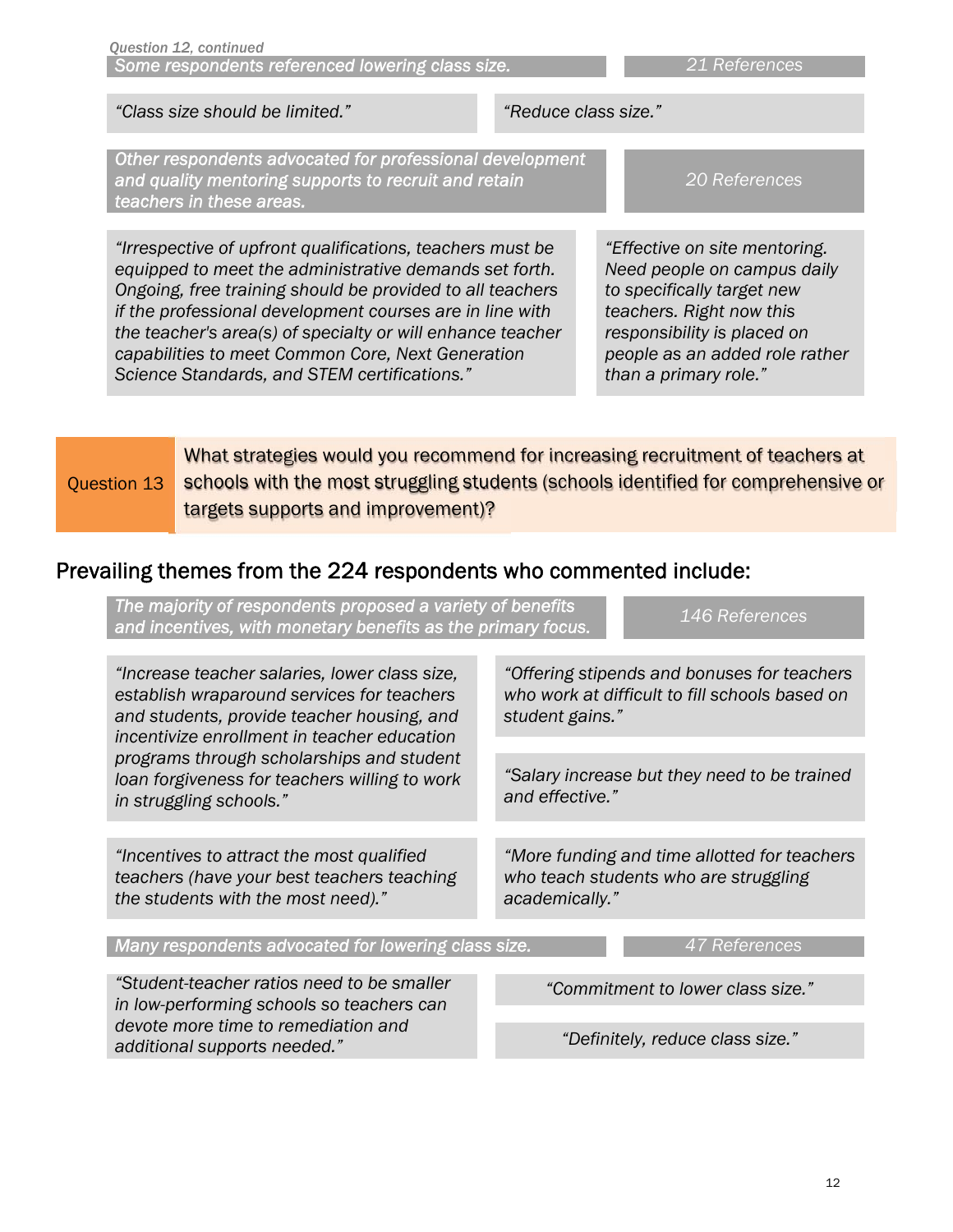| Question 13, continued<br>Some respondents proposed ways to improve the teacher<br>pipeline, including the use of local talent to fill vacancies,<br>ensuring awareness of the culture in the communities<br>28 References<br>teachers will serve, and easing the process to attain or<br>transfer teaching licenses. |                                                                                                                                                                           |  |
|-----------------------------------------------------------------------------------------------------------------------------------------------------------------------------------------------------------------------------------------------------------------------------------------------------------------------|---------------------------------------------------------------------------------------------------------------------------------------------------------------------------|--|
| "Work with UH to build their program and<br>keep "local" teachers in Hawaii. Pay<br>increase to attract "locals" to stay in Hawaii<br>and go into teaching."                                                                                                                                                          | "You must understand or learn the culture of<br>Hawaii. Respect the community values and<br>have strong classroom management<br>environment."                             |  |
| "We need to grow our own teachers,<br>recruiting from the very own communities<br>that we serve and providing pathways and<br>financial support for IA and PTT to pursue<br>teaching degrees."                                                                                                                        | "The ability to get all certifications and<br>licensing to become a highly qualified<br>teacher at the school."                                                           |  |
| Other respondents advocated for<br>professional development and quality<br>mentoring supports for teachers who work<br>with struggling students.                                                                                                                                                                      | 24 References                                                                                                                                                             |  |
| "Provide PD/mentoring for teacher who deal<br>with struggling students so they are able to<br>teach using best practices approved by<br>HIDOE."                                                                                                                                                                       | "You have to provide support. Especially for<br>new teachers. They need mentors, good<br>mentors, and people they can trust to help<br>them through the difficult times." |  |

# Question 14 Do you agree that [a 5 year] timeframe is appropriate for English learners to achieve English language proficiency?

# 5 years is appropriate for ELs to achieve proficiency.

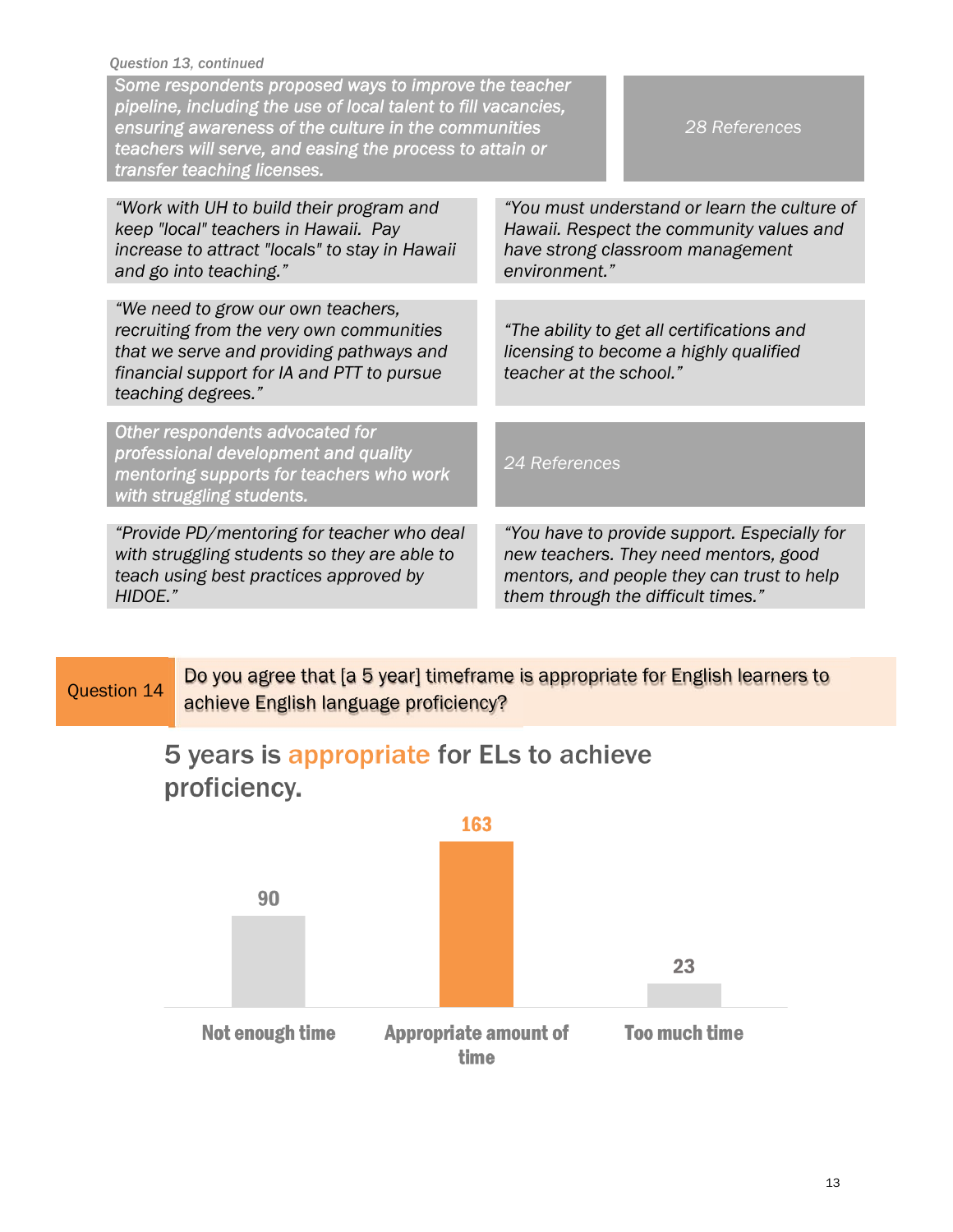# Prevailing themes from the 105 respondents who commented include:

*There are different schools of thought about the length of time it will take an English Learner to Achieve Proficiency. 32 References* 

*"Research shows it takes approximately 7 years to acquire the "academic" language to proficient within the classroom."* 

*"English language learners need to learn English faster, and are capable of learning English in 2-3 years to a level of proficiency."* 

*Our English Learner population requires additional funding, resources, and qualified staff to attain proficiency in 5 years. 24 References* 

*"I do believe that five years is an appropriate expectation IF the student has multiple opportunities to be instructed by teachers who are "qualified" and "informed" about the EL learning strategies/practices that are critical for these language learners. Many schools do not place a value currently on pairing EL students with qualified teachers as well as placing an emphasis on EL language strategies being used in the core classroom."* 

*"Hawai'i's English Language Learner population has not received adequate support or effective staffing to meet the DOE's proposed proficiency benchmarks within five years. To do so, ELL programming would require a substantial boost in resources and funding equity."* 

*The length of time for language acquisition varies based on conditions or characteristics of the individual student. 23 References*

*"Language acquisition and learning take between 2-7 years. Many factors affect the process including linguistic distance between the native and the learned, socioeconomic status, literacy level in the first language, motivation, age, and social status of the language in the community. This is not a one size fits all situation."* 

*"Varied. Length of time each student spends at a particular stage of language acquisition may vary greatly."* 

*"Everyone has their own learning curve and the older the student who enters the school system, the harder it is to learn a new language."* 

| Question 15 | How would you prioritize the use of federal funds for these state-level efforts and |
|-------------|-------------------------------------------------------------------------------------|
|             | activities?                                                                         |

| Priority 1 | <b>Improving School Conditions for Student Learning</b>                                                          |                |  |  |
|------------|------------------------------------------------------------------------------------------------------------------|----------------|--|--|
|            |                                                                                                                  |                |  |  |
| Priority 2 | <b>Providing Access to a Well-Rounded Education</b>                                                              |                |  |  |
|            |                                                                                                                  |                |  |  |
| Priority 3 | <b>Providing Supports for Successful Transitions Between Grade Levels</b><br>and/or Schools                      |                |  |  |
|            |                                                                                                                  |                |  |  |
| Priority 4 | Improving the Use of Technology in Order to Improve Academic<br>Achievement and Digital Literacy of all Students |                |  |  |
|            |                                                                                                                  | $\overline{A}$ |  |  |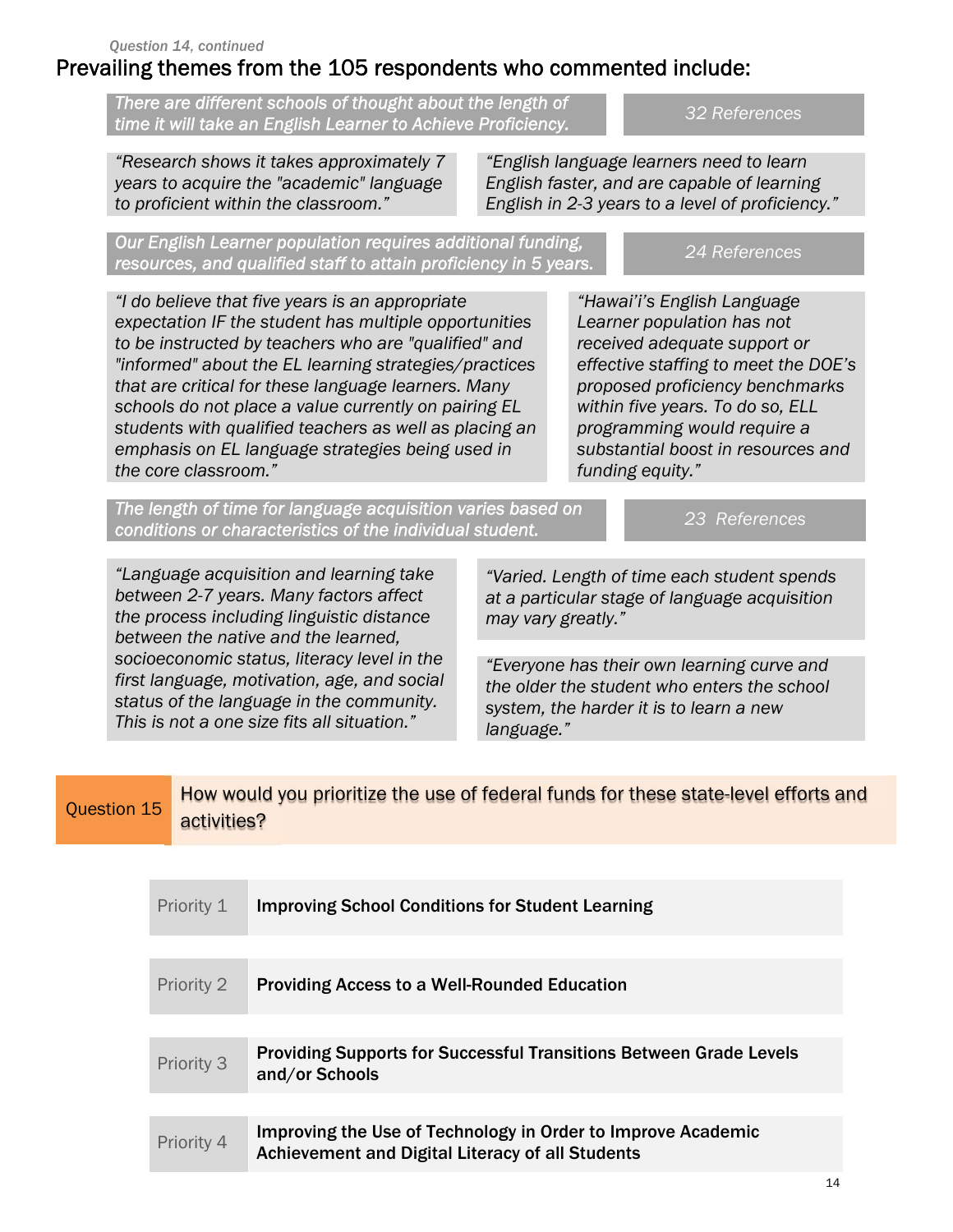### Prevailing themes from the 175 respondents who commented include:

| Improving Hawaii's school conditions (updating facilities,<br>cooling, space, furniture, etc.) is critical to student success.                                                                      |                 | <b>73 References</b>                                                                                                                                                                                               |  |
|-----------------------------------------------------------------------------------------------------------------------------------------------------------------------------------------------------|-----------------|--------------------------------------------------------------------------------------------------------------------------------------------------------------------------------------------------------------------|--|
| "Our students and teachers seem so much<br>happier this year in air conditioned<br>classrooms; more learning can take place<br>when school conditions are safe and<br>comfortable"                  | storage rooms." | "Improving the conditions for student<br>learning which includes air conditioning and<br>updated furniture and classrooms will<br>definitely improve achievement. Schools<br>with limited space are working out of |  |
|                                                                                                                                                                                                     |                 |                                                                                                                                                                                                                    |  |
| "When students have a great school with<br>great conditions they will have higher<br>interest in learning. We should be able to<br>provide a Well Rounded Education in a<br>school in great shape." |                 | "Schools need to be an appropriate<br>environment for learning - cool, have<br>necessary equipment, and small class sizes<br>for effective teaching of all students."                                              |  |
| There is disagreement on the value of spending funds on<br>additional technology.                                                                                                                   |                 | <b>63 References</b>                                                                                                                                                                                               |  |
| "Technology is on the forefront of life skills<br>to be successful in the work place, so this is<br>a high priority."                                                                               |                 | "Technology is already embedded into our<br>culture and daily academic requirements. I<br>do not believe more money should be<br>invested into that as a top priority."                                            |  |
|                                                                                                                                                                                                     |                 |                                                                                                                                                                                                                    |  |
| "Technology is everywhere in education now<br>and in order for our public school students<br>to keep up with the technology around us,<br>students need easy access to it."                         |                 | "Although technology constitutes a helpful<br>teaching tool, too many teachers rely on<br>technology as their curriculum instead of<br>challenging students to learn how to think."                                |  |
| A well-rounded education is important and should include<br>access to a diverse selection of course offerings.                                                                                      |                 | 55 References                                                                                                                                                                                                      |  |
| "A well-rounded education (including social-<br>emotional learning, the arts and humanities,<br>and a diverse set of electives) is essential."                                                      |                 | "Well-rounded education should include<br>both academic instruction, as well as social<br>emotional instruction and ample<br>opportunities for physical activity."                                                 |  |
| There is disagreement on whether transitions are a top<br>priority.                                                                                                                                 |                 | 29 References                                                                                                                                                                                                      |  |
|                                                                                                                                                                                                     |                 |                                                                                                                                                                                                                    |  |
| "Transitional support is key to student<br>success. If students feel supported then<br>they are more likely to invest in their<br>academics and become self-directed."                              | done."          | "Schools are already focusing on successful<br>transitions and it is something already being                                                                                                                       |  |